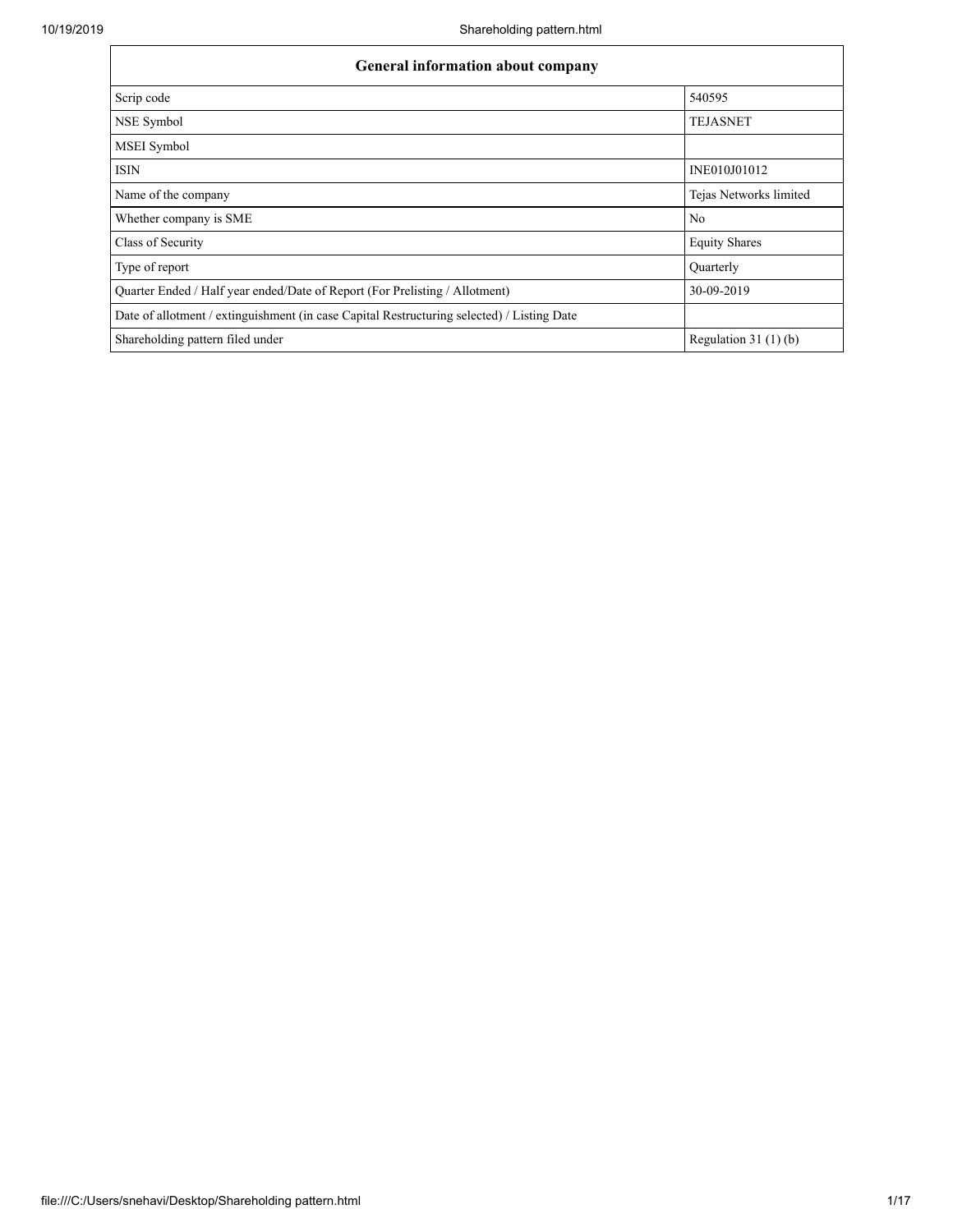|                 | <b>Declaration</b>                                                                        |                |                                |                       |                             |  |  |  |  |  |  |  |  |
|-----------------|-------------------------------------------------------------------------------------------|----------------|--------------------------------|-----------------------|-----------------------------|--|--|--|--|--|--|--|--|
| Sr.<br>No.      | Particular                                                                                | Yes/No         | Promoter and<br>Promoter Group | Public<br>shareholder | Non Promoter-<br>Non Public |  |  |  |  |  |  |  |  |
| $\overline{1}$  | Whether the Listed Entity has issued any partly paid up shares?                           | No             | No                             | No                    | No                          |  |  |  |  |  |  |  |  |
| $\overline{2}$  | Whether the Listed Entity has issued any Convertible Securities<br>?                      | No             | No                             | No                    | No                          |  |  |  |  |  |  |  |  |
| $\overline{3}$  | Whether the Listed Entity has issued any Warrants?                                        | No.            | No                             | N <sub>0</sub>        | N <sub>0</sub>              |  |  |  |  |  |  |  |  |
| $\overline{4}$  | Whether the Listed Entity has any shares against which<br>depository receipts are issued? | No             | No                             | No                    | No                          |  |  |  |  |  |  |  |  |
| $\overline{5}$  | Whether the Listed Entity has any shares in locked-in?                                    | No             | No                             | No                    | No                          |  |  |  |  |  |  |  |  |
| 6               | Whether any shares held by promoters are pledge or otherwise<br>encumbered?               | N <sub>0</sub> | No                             |                       |                             |  |  |  |  |  |  |  |  |
| $7\phantom{.0}$ | Whether company has equity shares with differential voting<br>rights?                     | No.            | No                             | No                    | No                          |  |  |  |  |  |  |  |  |
| $8\phantom{.}8$ | Whether the listed entity has any significant beneficial owner?                           | No             |                                |                       |                             |  |  |  |  |  |  |  |  |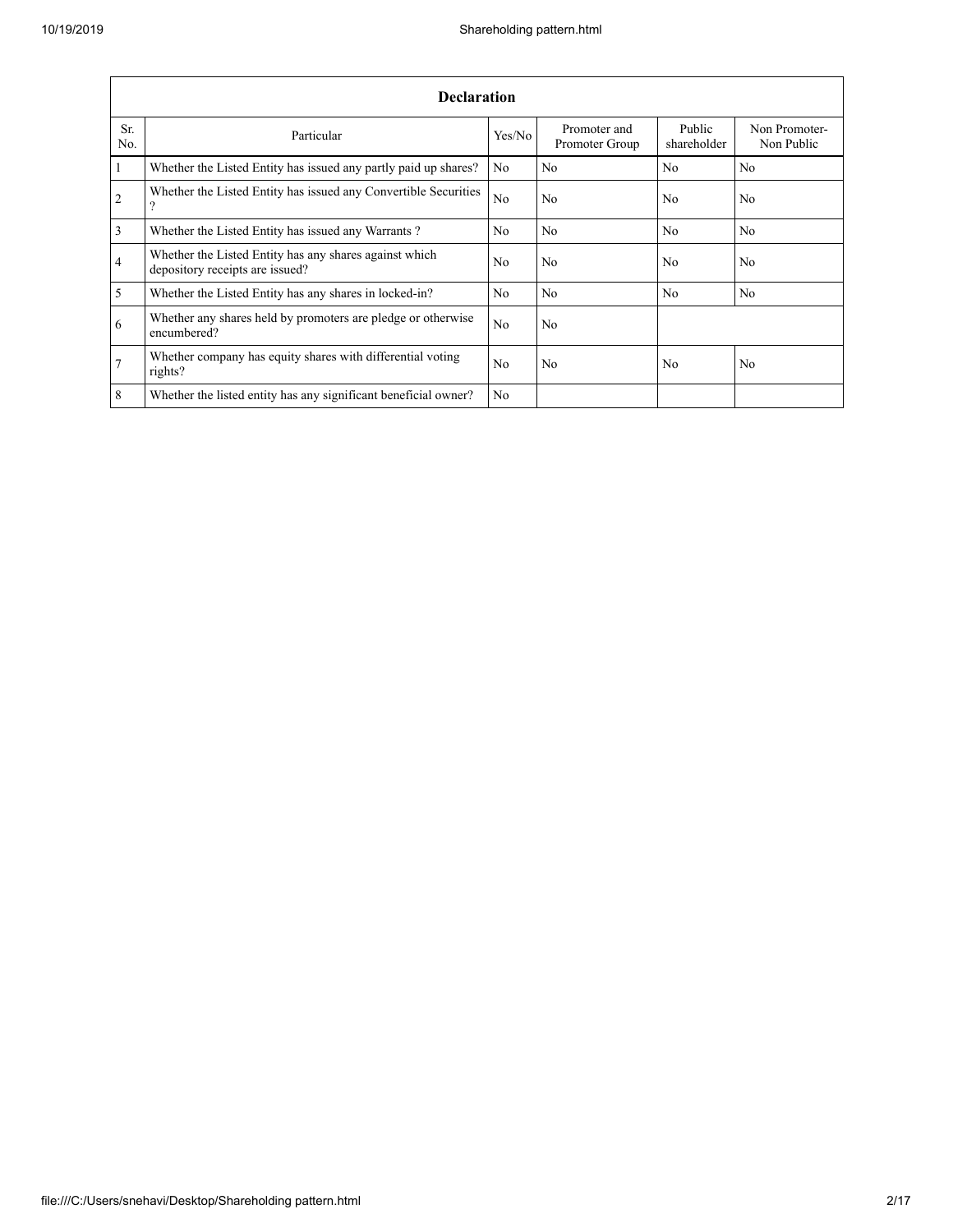| Category<br>(I) | Category<br>Nos. Of<br>of<br>shareholder<br>(III)<br>(II) |              | No. of<br>fully paid | No. Of<br>Partly<br>paid-up | No. Of<br>shares         | Total nos.<br>shares                       | Number of Voting Rights held in each<br>class of securities (IX) |                           |               |          |                     |  |  |
|-----------------|-----------------------------------------------------------|--------------|----------------------|-----------------------------|--------------------------|--------------------------------------------|------------------------------------------------------------------|---------------------------|---------------|----------|---------------------|--|--|
|                 |                                                           | shareholders | up equity            | equity                      | underlying<br>Depository | held (VII)<br>$= (IV) +$<br>$(V)$ + $(VI)$ | shares (calculated<br>as per SCRR,                               | No of Voting (XIV) Rights |               |          | Total as a          |  |  |
|                 |                                                           |              | shares<br>held (IV)  | shares<br>held<br>(V)       | Receipts<br>(VI)         |                                            | 1957) (VIII) As a<br>% of $(A+B+C2)$                             | Class eg:<br>X            | Class<br>eg:y | Total    | $%$ of<br>$(A+B+C)$ |  |  |
| (A)             | Promoter<br>&<br>Promoter<br>Group                        |              |                      |                             |                          |                                            |                                                                  |                           |               |          |                     |  |  |
| (B)             | Public                                                    | 25134        | 92120569             |                             |                          | 92120569                                   | 100                                                              | 92120569                  |               | 92120569 | 100                 |  |  |
| (C)             | Non<br>Promoter-<br>Non Public                            |              |                      |                             |                          |                                            |                                                                  |                           |               |          |                     |  |  |
| (C1)            | <b>Shares</b><br>underlying<br>DRs                        |              |                      |                             |                          |                                            |                                                                  |                           |               |          |                     |  |  |
| (C2)            | Shares held<br>by<br>Employee<br>Trusts                   |              |                      |                             |                          |                                            |                                                                  |                           |               |          |                     |  |  |
|                 | Total                                                     | 25134        | 92120569             |                             |                          | 92120569                                   | 100                                                              | 92120569                  |               | 92120569 | 100                 |  |  |

## **Table I - Summary Statement holding of specified securities**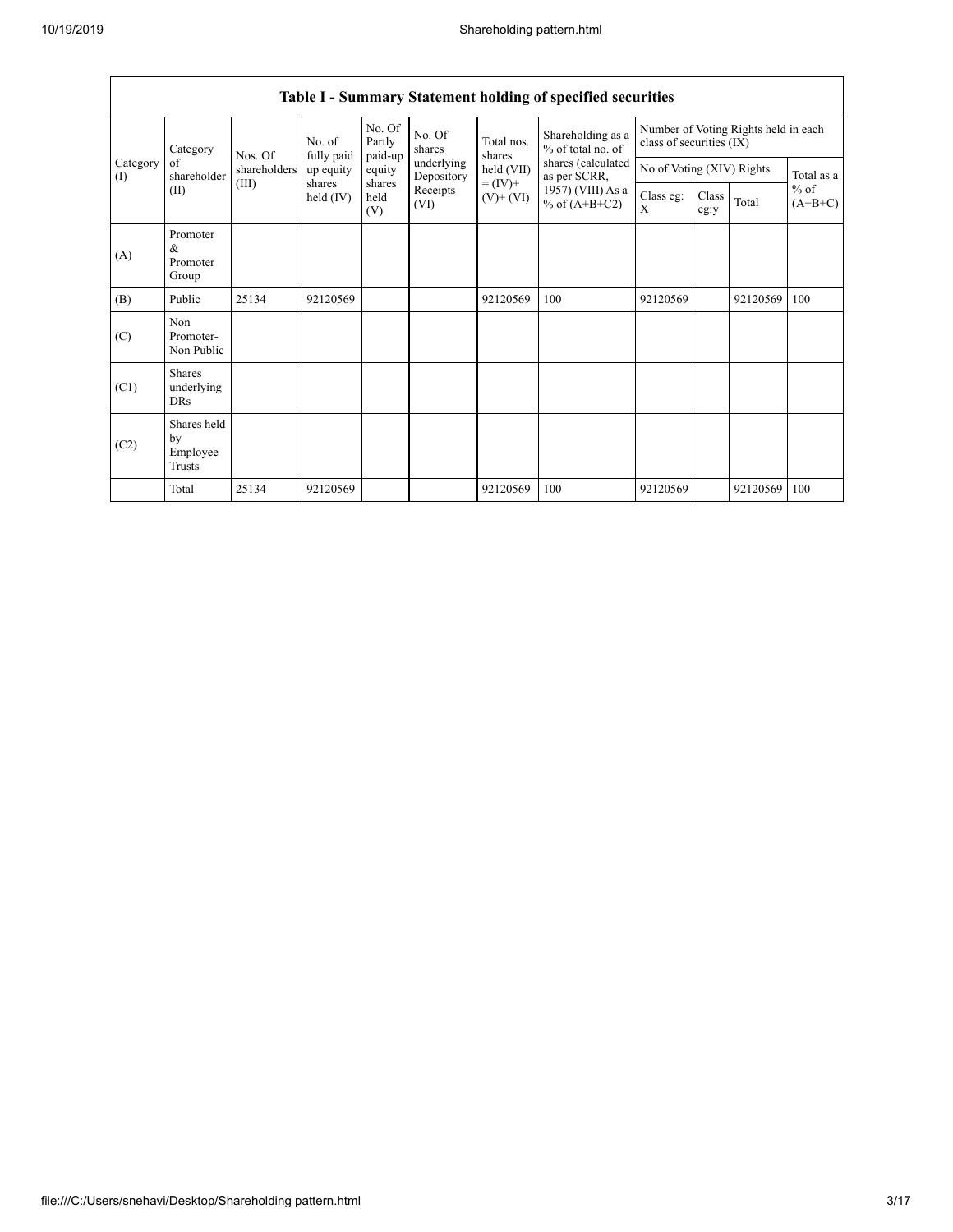|                 |                                           |                                                 |                                |                                                                                        | Table I - Summary Statement holding of specified securities                        |                                                                                          |                                        |                                                  |                                                    |                                                         |
|-----------------|-------------------------------------------|-------------------------------------------------|--------------------------------|----------------------------------------------------------------------------------------|------------------------------------------------------------------------------------|------------------------------------------------------------------------------------------|----------------------------------------|--------------------------------------------------|----------------------------------------------------|---------------------------------------------------------|
| Category<br>(1) | Category<br>of<br>shareholder<br>(II)     | No. Of<br><b>Shares</b><br>Underlying           | No. of<br>Shares<br>Underlying | No. Of Shares<br>Underlying<br>Outstanding<br>convertible                              | Shareholding, as a %<br>assuming full<br>conversion of<br>convertible securities ( |                                                                                          | Number of<br>Locked in<br>shares (XII) | Shares<br>(XIII)                                 | Number of<br>pledged or<br>otherwise<br>encumbered | Number of<br>equity shares                              |
|                 |                                           | Outstanding<br>convertible<br>securities<br>(X) |                                | securities and<br>Outstanding<br>Warrants<br>No. Of<br>$(X_i)$<br>Warrants (Xi)<br>(a) |                                                                                    | as a percentage of<br>diluted share capital)<br>$(XI)=(VII)+(X)$ As a %<br>of $(A+B+C2)$ |                                        | As a<br>$%$ of<br>total<br>Shares<br>held<br>(b) | No.<br>(a)                                         | As a<br>$%$ of<br>total<br><b>Shares</b><br>held<br>(b) |
| (A)             | Promoter<br>&<br>Promoter<br>Group        |                                                 |                                |                                                                                        |                                                                                    |                                                                                          |                                        |                                                  |                                                    |                                                         |
| (B)             | Public                                    |                                                 |                                |                                                                                        | 100                                                                                |                                                                                          |                                        |                                                  |                                                    | 91616186                                                |
| (C)             | Non<br>Promoter-<br>Non Public            |                                                 |                                |                                                                                        |                                                                                    |                                                                                          |                                        |                                                  |                                                    |                                                         |
| (C1)            | <b>Shares</b><br>underlying<br><b>DRs</b> |                                                 |                                |                                                                                        |                                                                                    |                                                                                          |                                        |                                                  |                                                    |                                                         |
| (C2)            | Shares held<br>by<br>Employee<br>Trusts   |                                                 |                                |                                                                                        |                                                                                    |                                                                                          |                                        |                                                  |                                                    |                                                         |
|                 | Total                                     |                                                 |                                |                                                                                        | 100                                                                                |                                                                                          |                                        |                                                  |                                                    | 91616186                                                |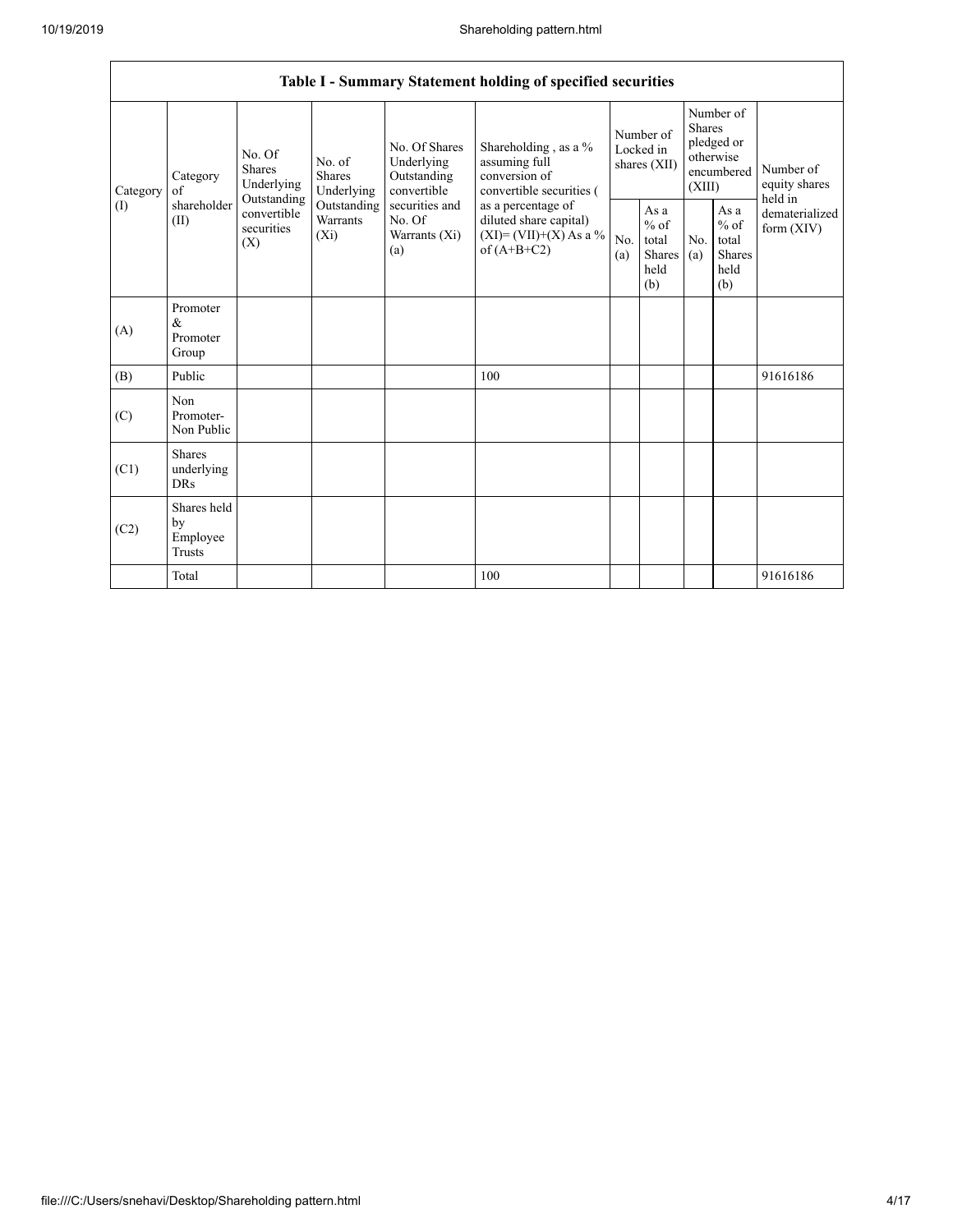|                                                                             |                                                                                                                        |                         |                         |                                 |                                    |                             | Table II - Statement showing shareholding pattern of the Promoter and Promoter Group          |                           |               |                                      |                           |
|-----------------------------------------------------------------------------|------------------------------------------------------------------------------------------------------------------------|-------------------------|-------------------------|---------------------------------|------------------------------------|-----------------------------|-----------------------------------------------------------------------------------------------|---------------------------|---------------|--------------------------------------|---------------------------|
|                                                                             |                                                                                                                        |                         | No. of                  | No.<br>Of                       | No. Of                             | Total nos.                  | Shareholding<br>as a % of total                                                               | class of securities (IX)  |               | Number of Voting Rights held in each |                           |
| Sr.                                                                         | Category &<br>Name of the<br>Shareholders                                                                              | Nos. Of<br>shareholders | fully paid<br>up equity | Partly<br>paid-<br>up           | shares<br>underlying<br>Depository | shares<br>held<br>$(VII) =$ | no. of shares<br>(calculated as<br>per SCRR,                                                  | No of Voting (XIV) Rights |               |                                      | Total<br>as a %<br>of     |
|                                                                             | $($ I                                                                                                                  | (III)                   | shares<br>held $(IV)$   | equity<br>shares<br>held<br>(V) | Receipts<br>(VI)                   | $(IV)$ +<br>$(V)$ + $(VI)$  | 1957) (VIII)<br>As a % of<br>$(A+B+C2)$                                                       | Class eg:<br>Χ            | Class<br>eg:y | Total                                | Total<br>Voting<br>rights |
| A                                                                           | Table II - Statement showing shareholding pattern of the Promoter and Promoter Group                                   |                         |                         |                                 |                                    |                             |                                                                                               |                           |               |                                      |                           |
| (1)                                                                         | Indian                                                                                                                 |                         |                         |                                 |                                    |                             |                                                                                               |                           |               |                                      |                           |
| (2)                                                                         | Foreign                                                                                                                |                         |                         |                                 |                                    |                             |                                                                                               |                           |               |                                      |                           |
| $\, {\bf B}$                                                                | Table III - Statement showing shareholding pattern of the Public shareholder                                           |                         |                         |                                 |                                    |                             |                                                                                               |                           |               |                                      |                           |
| (1)                                                                         | Institutions                                                                                                           |                         |                         |                                 |                                    |                             |                                                                                               |                           |               |                                      |                           |
| (a)                                                                         | Mutual Funds                                                                                                           | 6                       | 15362712                |                                 |                                    | 15362712                    | 16.68                                                                                         | 15362712                  |               | 15362712                             | 16.68                     |
| (c)                                                                         | Alternate<br>Investment<br>Funds                                                                                       | 4                       | 415491                  |                                 |                                    | 415491                      | 0.45                                                                                          | 415491                    |               | 415491                               | 0.45                      |
| (e)                                                                         | Foreign<br>Portfolio<br>Investors                                                                                      | 42                      | 20051207                |                                 |                                    | 20051207                    | 21.77                                                                                         | 20051207                  |               | 20051207                             | 21.77                     |
| (f)                                                                         | Financial<br>Institutions/<br><b>Banks</b>                                                                             | $\overline{4}$          | 36136                   |                                 |                                    | 36136                       | 0.04                                                                                          | 36136                     |               | 36136                                | 0.04                      |
| Sub-Total<br>(B)(1)                                                         |                                                                                                                        | 56                      | 35865546                |                                 |                                    | 35865546                    | 38.93                                                                                         | 35865546                  |               | 35865546                             | 38.93                     |
| (3)                                                                         | Non-institutions                                                                                                       |                         |                         |                                 |                                    |                             |                                                                                               |                           |               |                                      |                           |
| (a(i))                                                                      | Individuals -<br>i.Individual<br>shareholders<br>holding<br>nominal share<br>capital up to<br>Rs. 2 lakhs.             | 23277                   | 5163784                 |                                 |                                    | 5163784                     | 5.61                                                                                          | 5163784                   |               | 5163784                              | 5.61                      |
| (a(ii))                                                                     | Individuals -<br>ii. Individual<br>shareholders<br>holding<br>nominal share<br>capital in<br>excess of Rs.<br>2 lakhs. | 39                      | 2942126                 |                                 |                                    | 2942126                     | 3.19                                                                                          | 2942126                   |               | 2942126                              | 3.19                      |
| (e)                                                                         | Any Other<br>(specify)                                                                                                 | 1762                    | 48149113                |                                 |                                    | 48149113                    | 52.27                                                                                         | 48149113                  |               | 48149113                             | 52.27                     |
| Sub-Total<br>(B)(3)                                                         |                                                                                                                        | 25078                   | 56255023                |                                 |                                    | 56255023                    | 61.07                                                                                         | 56255023                  |               | 56255023                             | 61.07                     |
| <b>Total Public</b><br>Shareholding<br>$(B)=(B)(1)+$<br>$(B)(2)+(B)$<br>(3) |                                                                                                                        | 25134                   | 92120569                |                                 |                                    | 92120569                    | 100                                                                                           | 92120569                  |               | 92120569                             | 100                       |
| $\mathbf C$                                                                 |                                                                                                                        |                         |                         |                                 |                                    |                             | Table IV - Statement showing shareholding pattern of the Non Promoter- Non Public shareholder |                           |               |                                      |                           |
| Total (<br>$A+B+C2$ )                                                       |                                                                                                                        | 25134                   | 92120569                |                                 |                                    | 92120569                    | 100                                                                                           | 92120569                  |               | 92120569                             | 100                       |
| Total<br>$(A+B+C)$                                                          |                                                                                                                        | 25134                   | 92120569                |                                 |                                    | 92120569                    | 100                                                                                           | 92120569                  |               | 92120569                             | 100                       |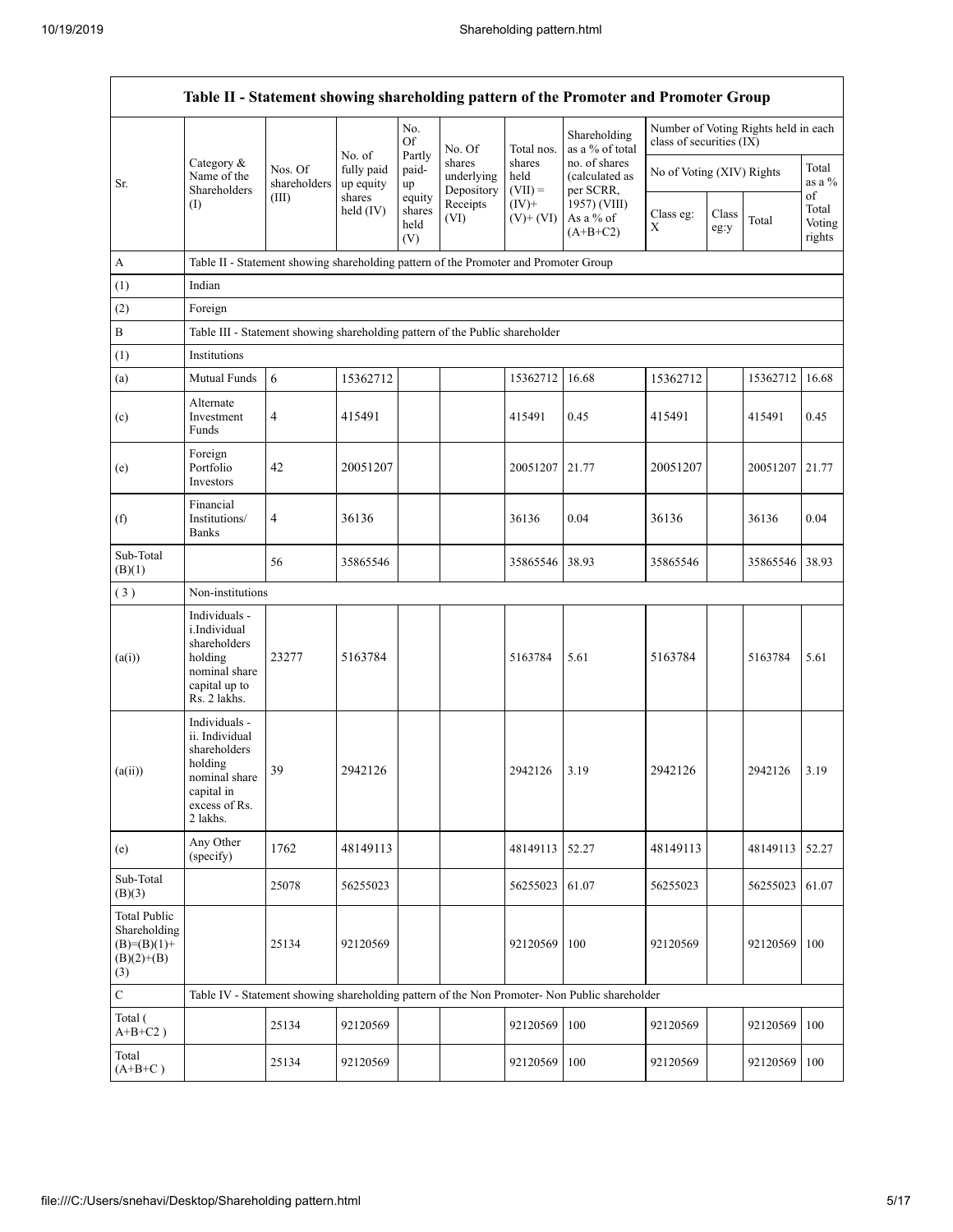| Table II - Statement showing shareholding pattern of the Promoter and Promoter Group |                                                                                               |                                       |                                                              |                                                                                                  |                                        |                                                  |                                                                        |                                                  |                                       |  |  |  |
|--------------------------------------------------------------------------------------|-----------------------------------------------------------------------------------------------|---------------------------------------|--------------------------------------------------------------|--------------------------------------------------------------------------------------------------|----------------------------------------|--------------------------------------------------|------------------------------------------------------------------------|--------------------------------------------------|---------------------------------------|--|--|--|
|                                                                                      | No. Of<br>Shares<br>Underlying                                                                | No. of<br><b>Shares</b><br>Underlying | No. Of Shares<br>Underlying<br>Outstanding                   | Shareholding, as a %<br>assuming full conversion of<br>convertible securities (as a              | Number of<br>Locked in<br>shares (XII) |                                                  | Number of<br>Shares<br>pledged or<br>otherwise<br>encumbered<br>(XIII) |                                                  | Number of<br>equity shares<br>held in |  |  |  |
| Sr.                                                                                  | Outstanding<br>convertible<br>securities<br>(X)                                               | Outstanding<br>Warrants<br>$(X_i)$    | convertible<br>securities and No.<br>Of Warrants (Xi)<br>(a) | percentage of diluted share<br>capital) $(XI) = (VII)+(X)$ As a<br>% of $(A+B+C2)$<br>No.<br>(a) |                                        | As a<br>$%$ of<br>total<br>Shares<br>held<br>(b) | No.<br>(a)                                                             | As a<br>$%$ of<br>total<br>Shares<br>held<br>(b) | dematerialized<br>form $(XIV)$        |  |  |  |
| A                                                                                    |                                                                                               |                                       |                                                              | Table II - Statement showing shareholding pattern of the Promoter and Promoter Group             |                                        |                                                  |                                                                        |                                                  |                                       |  |  |  |
| (1)                                                                                  | Indian                                                                                        |                                       |                                                              |                                                                                                  |                                        |                                                  |                                                                        |                                                  |                                       |  |  |  |
| (2)                                                                                  | Foreign                                                                                       |                                       |                                                              |                                                                                                  |                                        |                                                  |                                                                        |                                                  |                                       |  |  |  |
| B                                                                                    |                                                                                               |                                       |                                                              | Table III - Statement showing shareholding pattern of the Public shareholder                     |                                        |                                                  |                                                                        |                                                  |                                       |  |  |  |
| (1)                                                                                  | Institutions                                                                                  |                                       |                                                              |                                                                                                  |                                        |                                                  |                                                                        |                                                  |                                       |  |  |  |
| (a)                                                                                  |                                                                                               |                                       |                                                              | 16.68                                                                                            |                                        |                                                  |                                                                        |                                                  | 15362712                              |  |  |  |
| (c)                                                                                  |                                                                                               |                                       |                                                              | 0.45                                                                                             |                                        |                                                  |                                                                        |                                                  | 415491                                |  |  |  |
| (e)                                                                                  |                                                                                               |                                       |                                                              | 21.77                                                                                            |                                        |                                                  |                                                                        |                                                  | 20051207                              |  |  |  |
| (f)                                                                                  |                                                                                               |                                       |                                                              | 0.04                                                                                             |                                        |                                                  |                                                                        |                                                  | 36136                                 |  |  |  |
| Sub-Total<br>(B)(1)                                                                  |                                                                                               |                                       |                                                              | 38.93                                                                                            |                                        |                                                  |                                                                        |                                                  | 35865546                              |  |  |  |
| (3)                                                                                  | Non-institutions                                                                              |                                       |                                                              |                                                                                                  |                                        |                                                  |                                                                        |                                                  |                                       |  |  |  |
| (a(i))                                                                               |                                                                                               |                                       |                                                              | 5.61                                                                                             |                                        |                                                  |                                                                        |                                                  | 4951450                               |  |  |  |
| (a(ii))                                                                              |                                                                                               |                                       |                                                              | 3.19                                                                                             |                                        |                                                  |                                                                        |                                                  | 2905376                               |  |  |  |
| (e)                                                                                  |                                                                                               |                                       |                                                              | 52.27                                                                                            |                                        |                                                  |                                                                        |                                                  | 47893814                              |  |  |  |
| Sub-Total<br>(B)(3)                                                                  |                                                                                               |                                       |                                                              | 61.07                                                                                            |                                        |                                                  |                                                                        |                                                  | 55750640                              |  |  |  |
| <b>Total Public</b><br>Shareholding<br>$(B)=(B)(1)+$<br>$(B)(2)+(B)$<br>(3)          |                                                                                               |                                       |                                                              | 100                                                                                              |                                        |                                                  |                                                                        |                                                  | 91616186                              |  |  |  |
| $\mathbf C$                                                                          | Table IV - Statement showing shareholding pattern of the Non Promoter- Non Public shareholder |                                       |                                                              |                                                                                                  |                                        |                                                  |                                                                        |                                                  |                                       |  |  |  |
| Total (<br>$A+B+C2$ )                                                                |                                                                                               |                                       |                                                              | 100                                                                                              |                                        |                                                  |                                                                        |                                                  | 91616186                              |  |  |  |
| Total<br>$(A+B+C)$                                                                   |                                                                                               |                                       |                                                              | 100                                                                                              |                                        |                                                  |                                                                        |                                                  | 91616186                              |  |  |  |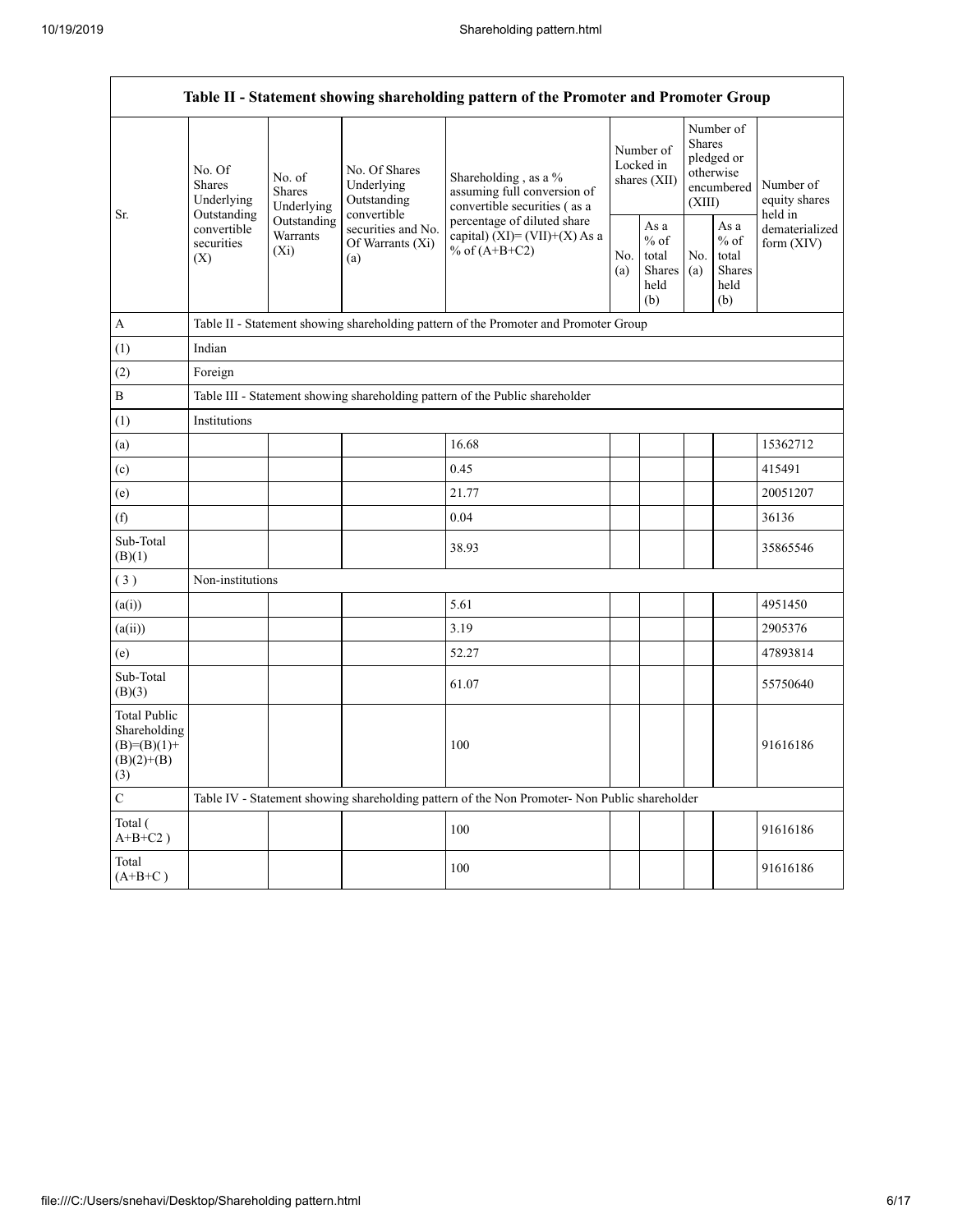|                                                                                                                                                                                         |                                                                   | <b>Mutual Funds</b>                                                                          |                                                                     |                                       |                             |
|-----------------------------------------------------------------------------------------------------------------------------------------------------------------------------------------|-------------------------------------------------------------------|----------------------------------------------------------------------------------------------|---------------------------------------------------------------------|---------------------------------------|-----------------------------|
| Searial No.                                                                                                                                                                             | $\mathbf{1}$                                                      | $\overline{c}$                                                                               | $\overline{3}$                                                      | $\overline{4}$                        |                             |
| Name of the<br>Shareholders (I)                                                                                                                                                         | Reliance Capital Trustee<br>Co. Ltd-A/C<br>Reliancesmall Cap Fund | Aditya Birla Sun Life Trustee<br>Private Limited A/C Aditya Birla<br>Sun Life Small Cap Fund | HDFC Trustee Company<br>Ltd. A/C Hdfc Capital<br>Builder Value Fund | <b>IDFC</b><br>Infrastructure<br>Fund | Click<br>here to go<br>back |
| PAN (II)                                                                                                                                                                                | AAATR0090B                                                        | AAATB0102C                                                                                   | AAATH1809A                                                          | AAETS9556K                            | Total                       |
| No. of fully paid<br>up equity shares<br>held (IV)                                                                                                                                      | 7140498                                                           | 3901521                                                                                      | 3201156                                                             | 1117467                               | 15360642                    |
| No. Of Partly paid-<br>up equity shares<br>held (V)                                                                                                                                     |                                                                   |                                                                                              |                                                                     |                                       |                             |
| No. Of shares<br>underlying<br>Depository<br>Receipts (VI)                                                                                                                              |                                                                   |                                                                                              |                                                                     |                                       |                             |
| Total nos. shares<br>held $(VII) = (IV) +$<br>$(V)$ + $(VI)$                                                                                                                            | 7140498                                                           | 3901521                                                                                      | 3201156                                                             | 1117467                               | 15360642                    |
| Shareholding as a<br>% of total no. of<br>shares (calculated<br>as per SCRR,<br>1957) (VIII) As a<br>% of $(A+B+C2)$                                                                    | 7.75                                                              | 4.24                                                                                         | 3.47                                                                | 1.21                                  | 16.67                       |
|                                                                                                                                                                                         | Number of Voting Rights held in each class of securities (IX)     |                                                                                              |                                                                     |                                       |                             |
| Class eg: X                                                                                                                                                                             | 7140498                                                           | 3901521                                                                                      | 3201156                                                             | 1117467                               | 15360642                    |
| Class eg:y                                                                                                                                                                              |                                                                   |                                                                                              |                                                                     |                                       |                             |
| Total                                                                                                                                                                                   | 7140498                                                           | 3901521                                                                                      | 3201156                                                             | 1117467                               | 15360642                    |
| Total as a % of<br>Total Voting rights                                                                                                                                                  | 7.75                                                              | 4.24                                                                                         | 3.47                                                                | 1.21                                  | 16.67                       |
| No. Of Shares<br>Underlying<br>Outstanding<br>convertible<br>securities $(X)$                                                                                                           |                                                                   |                                                                                              |                                                                     |                                       |                             |
| No. of Shares<br>Underlying<br>Outstanding<br>Warrants (Xi)                                                                                                                             |                                                                   |                                                                                              |                                                                     |                                       |                             |
| No. Of Shares<br>Underlying<br>Outstanding<br>convertible<br>securities and No.<br>Of Warrants (Xi)<br>(a)                                                                              |                                                                   |                                                                                              |                                                                     |                                       |                             |
| Shareholding, as a<br>% assuming full<br>conversion of<br>convertible<br>securities (as a<br>percentage of<br>diluted share<br>capital) $(XI)$ =<br>$(VII)+(X)$ As a %<br>of $(A+B+C2)$ | 7.75                                                              | 4.24                                                                                         | 3.47                                                                | 1.21                                  | 16.67                       |
| Number of Locked in shares (XII)                                                                                                                                                        |                                                                   |                                                                                              |                                                                     |                                       |                             |
| No. (a)                                                                                                                                                                                 |                                                                   |                                                                                              |                                                                     |                                       |                             |
| As a $\%$ of total<br>Shares held (b)                                                                                                                                                   |                                                                   |                                                                                              |                                                                     |                                       |                             |
| Number of equity<br>shares held in                                                                                                                                                      | 7140498                                                           | 3901521                                                                                      | 3201156                                                             | 1117467                               | 15360642                    |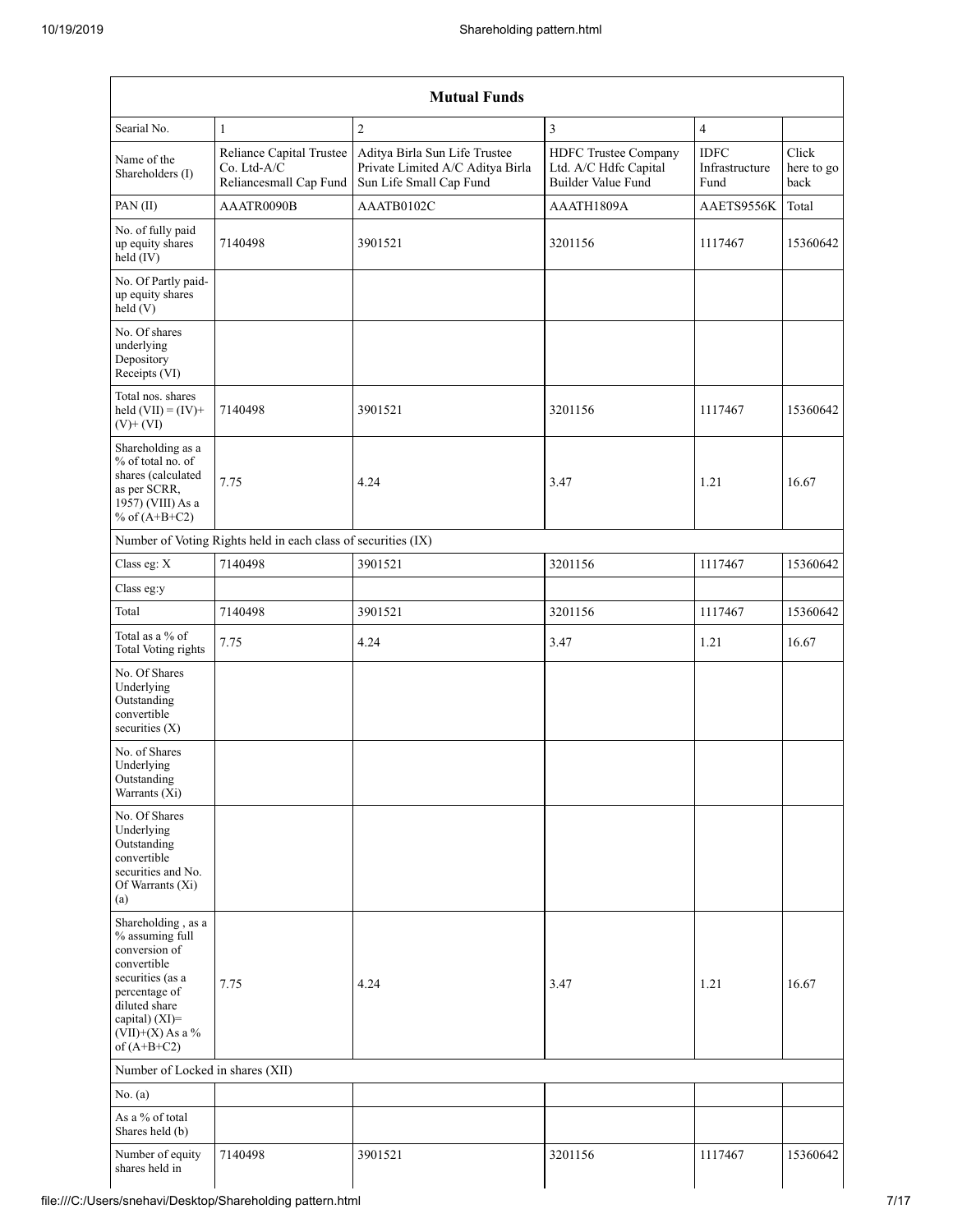| dematerialized<br>form $(XIV)$  |  |  |  |  |  |  |  |  |  |  |
|---------------------------------|--|--|--|--|--|--|--|--|--|--|
| Reason for not providing PAN    |  |  |  |  |  |  |  |  |  |  |
| Reason for not<br>providing PAN |  |  |  |  |  |  |  |  |  |  |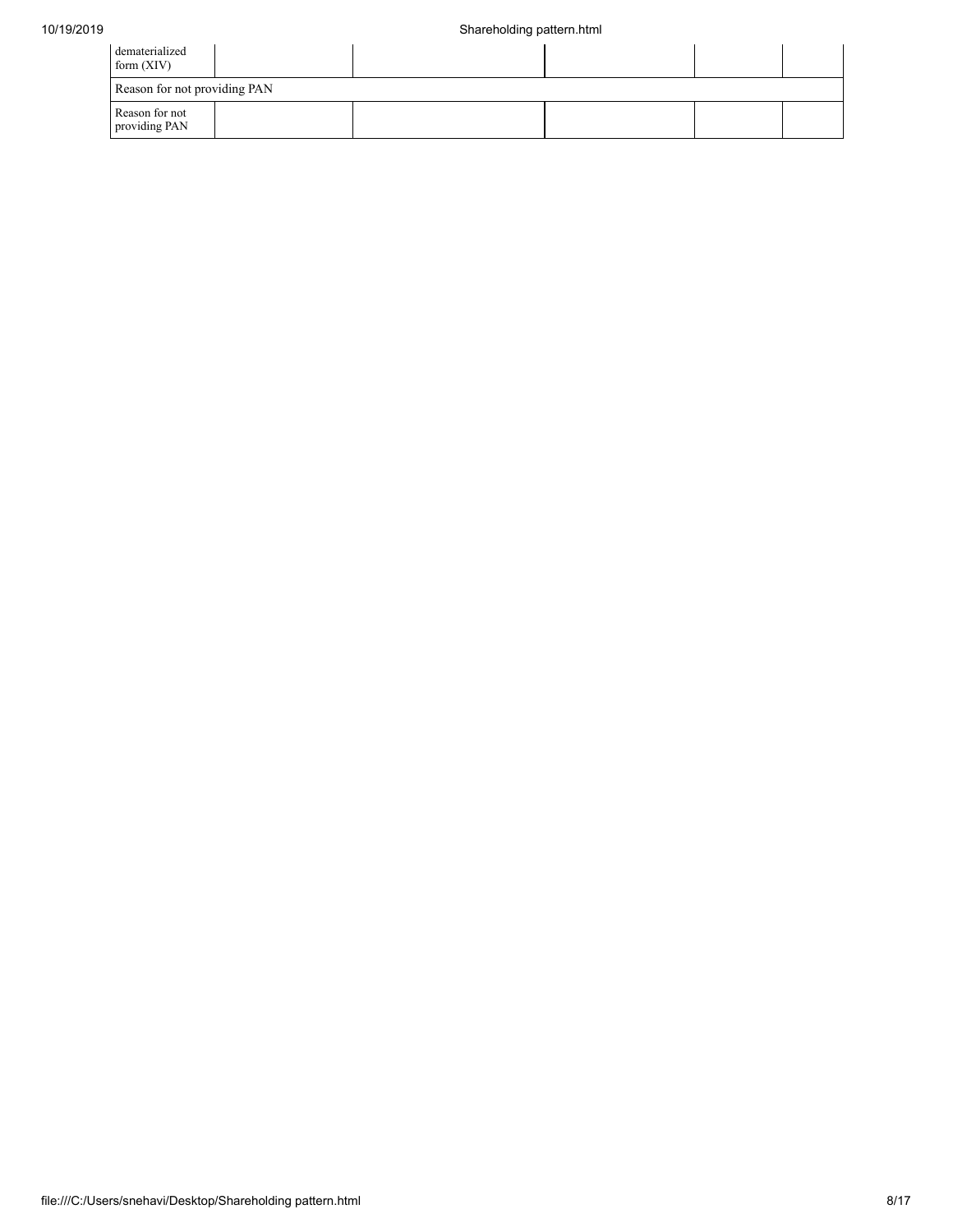| <b>Foreign Portfolio Investors</b>                                                                                                                                                   |                                             |                                                               |                                                  |                                               |                                                 |                             |  |  |  |  |  |  |
|--------------------------------------------------------------------------------------------------------------------------------------------------------------------------------------|---------------------------------------------|---------------------------------------------------------------|--------------------------------------------------|-----------------------------------------------|-------------------------------------------------|-----------------------------|--|--|--|--|--|--|
| Searial No.                                                                                                                                                                          | $\mathbf{1}$                                | $\overline{c}$                                                | 3                                                | $\overline{4}$                                | 5                                               |                             |  |  |  |  |  |  |
| Name of the<br>Shareholders (I)                                                                                                                                                      | East Bridge<br>Capital Master<br>Fund I Ltd | East Bridge<br>Capital Master<br>Fund Limited                 | Consilium Extended<br>Opportunities Fund<br>L.P. | Abu Dhabi<br>Investment<br>Authority - Behave | Legato Capital<br>Management<br>Investments Llc | Click<br>here to go<br>back |  |  |  |  |  |  |
| PAN(II)                                                                                                                                                                              | AAECE8814F                                  | AACCE9888M                                                    | AANFC8569P                                       | AAACA4380N                                    | AACCL9875D                                      | Total                       |  |  |  |  |  |  |
| No. of fully paid<br>up equity shares<br>$held$ (IV)                                                                                                                                 | 4793508<br>3599997                          |                                                               | 2997435                                          | 1866855                                       | 1402880                                         | 14660675                    |  |  |  |  |  |  |
| No. Of Partly paid-<br>up equity shares<br>held (V)                                                                                                                                  |                                             |                                                               |                                                  |                                               |                                                 |                             |  |  |  |  |  |  |
| No. Of shares<br>underlying<br>Depository<br>Receipts (VI)                                                                                                                           |                                             |                                                               |                                                  |                                               |                                                 |                             |  |  |  |  |  |  |
| Total nos. shares<br>held $(VII) = (IV) +$<br>$(V)$ + $(VI)$                                                                                                                         | 4793508                                     | 3599997                                                       | 2997435                                          | 1866855                                       | 1402880                                         | 14660675                    |  |  |  |  |  |  |
| Shareholding as a<br>% of total no. of<br>shares (calculated<br>as per SCRR,<br>1957) (VIII) As a<br>% of $(A+B+C2)$                                                                 | 5.2                                         | 3.91                                                          | 3.25                                             | 2.03                                          | 1.52                                            | 15.91                       |  |  |  |  |  |  |
|                                                                                                                                                                                      |                                             | Number of Voting Rights held in each class of securities (IX) |                                                  |                                               |                                                 |                             |  |  |  |  |  |  |
| Class eg: X                                                                                                                                                                          | 4793508                                     | 3599997                                                       | 2997435                                          | 1866855                                       | 1402880                                         | 14660675                    |  |  |  |  |  |  |
| Class eg:y                                                                                                                                                                           |                                             |                                                               |                                                  |                                               |                                                 |                             |  |  |  |  |  |  |
| Total                                                                                                                                                                                | 4793508                                     | 3599997                                                       | 2997435                                          | 1866855                                       | 1402880                                         | 14660675                    |  |  |  |  |  |  |
| Total as a $\%$ of<br>Total Voting rights                                                                                                                                            | 5.2                                         | 3.91                                                          | 3.25                                             | 2.03                                          | 1.52                                            | 15.91                       |  |  |  |  |  |  |
| No. Of Shares<br>Underlying<br>Outstanding<br>convertible<br>securities $(X)$                                                                                                        |                                             |                                                               |                                                  |                                               |                                                 |                             |  |  |  |  |  |  |
| No. of Shares<br>Underlying<br>Outstanding<br>Warrants (Xi)                                                                                                                          |                                             |                                                               |                                                  |                                               |                                                 |                             |  |  |  |  |  |  |
| No. Of Shares<br>Underlying<br>Outstanding<br>convertible<br>securities and No.<br>Of Warrants (Xi)<br>(a)                                                                           |                                             |                                                               |                                                  |                                               |                                                 |                             |  |  |  |  |  |  |
| Shareholding, as a<br>% assuming full<br>conversion of<br>convertible<br>securities (as a<br>percentage of<br>diluted share<br>capital) (XI)=<br>$(VII)+(X)$ As a %<br>of $(A+B+C2)$ | 5.2                                         | 3.91                                                          | 3.25                                             | 2.03                                          | 1.52                                            | 15.91                       |  |  |  |  |  |  |
| Number of Locked in shares (XII)                                                                                                                                                     |                                             |                                                               |                                                  |                                               |                                                 |                             |  |  |  |  |  |  |
| No. (a)                                                                                                                                                                              |                                             |                                                               |                                                  |                                               |                                                 |                             |  |  |  |  |  |  |
| As a % of total<br>Shares held (b)                                                                                                                                                   |                                             |                                                               |                                                  |                                               |                                                 |                             |  |  |  |  |  |  |
| Number of equity<br>shares held in                                                                                                                                                   | 4793508                                     | 3599997                                                       | 2997435                                          | 1866855                                       | 1402880                                         | 14660675                    |  |  |  |  |  |  |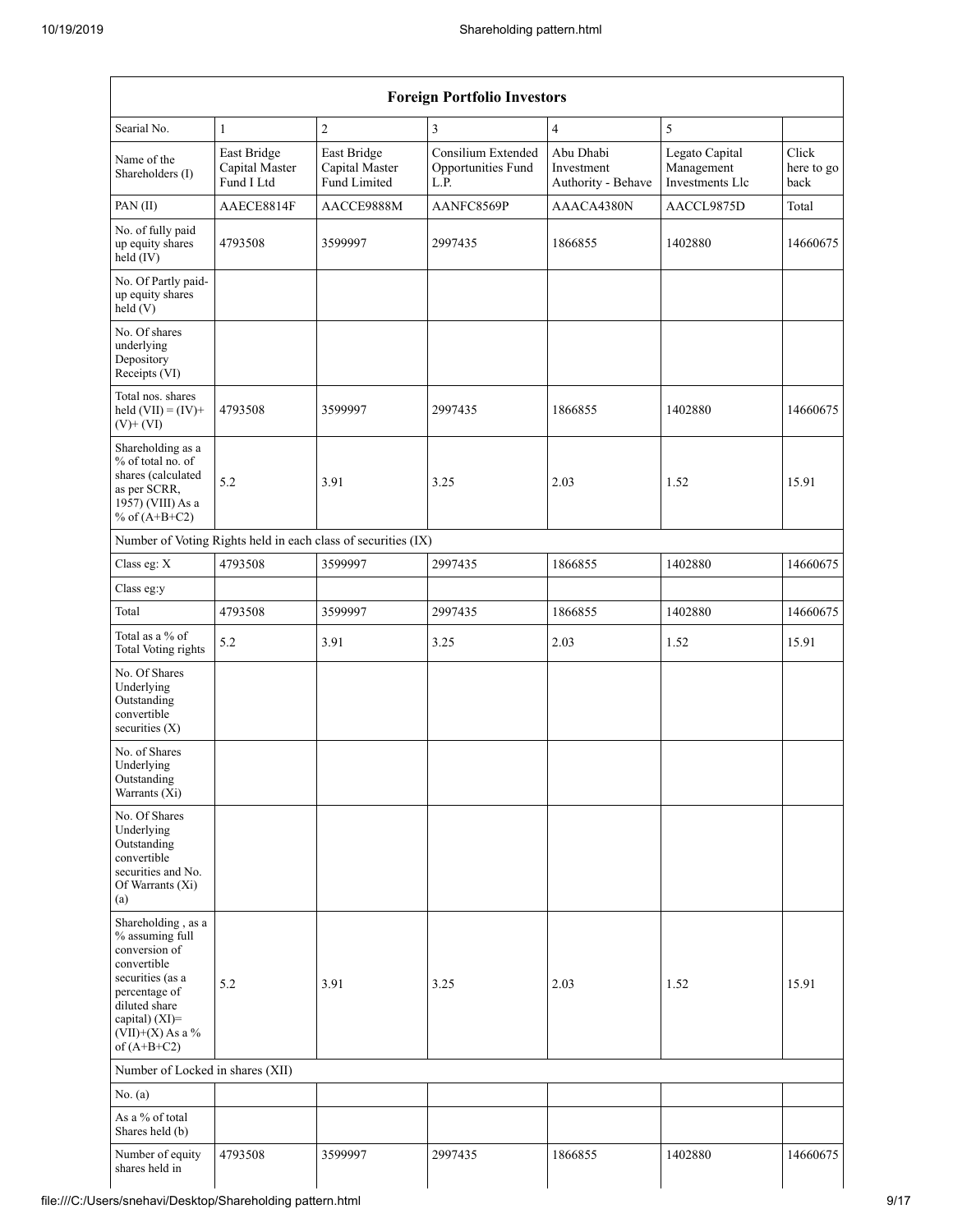| dematerialized<br>form $(XIV)$  |  |  |  |  |  |  |  |  |  |  |  |
|---------------------------------|--|--|--|--|--|--|--|--|--|--|--|
| Reason for not providing PAN    |  |  |  |  |  |  |  |  |  |  |  |
| Reason for not<br>providing PAN |  |  |  |  |  |  |  |  |  |  |  |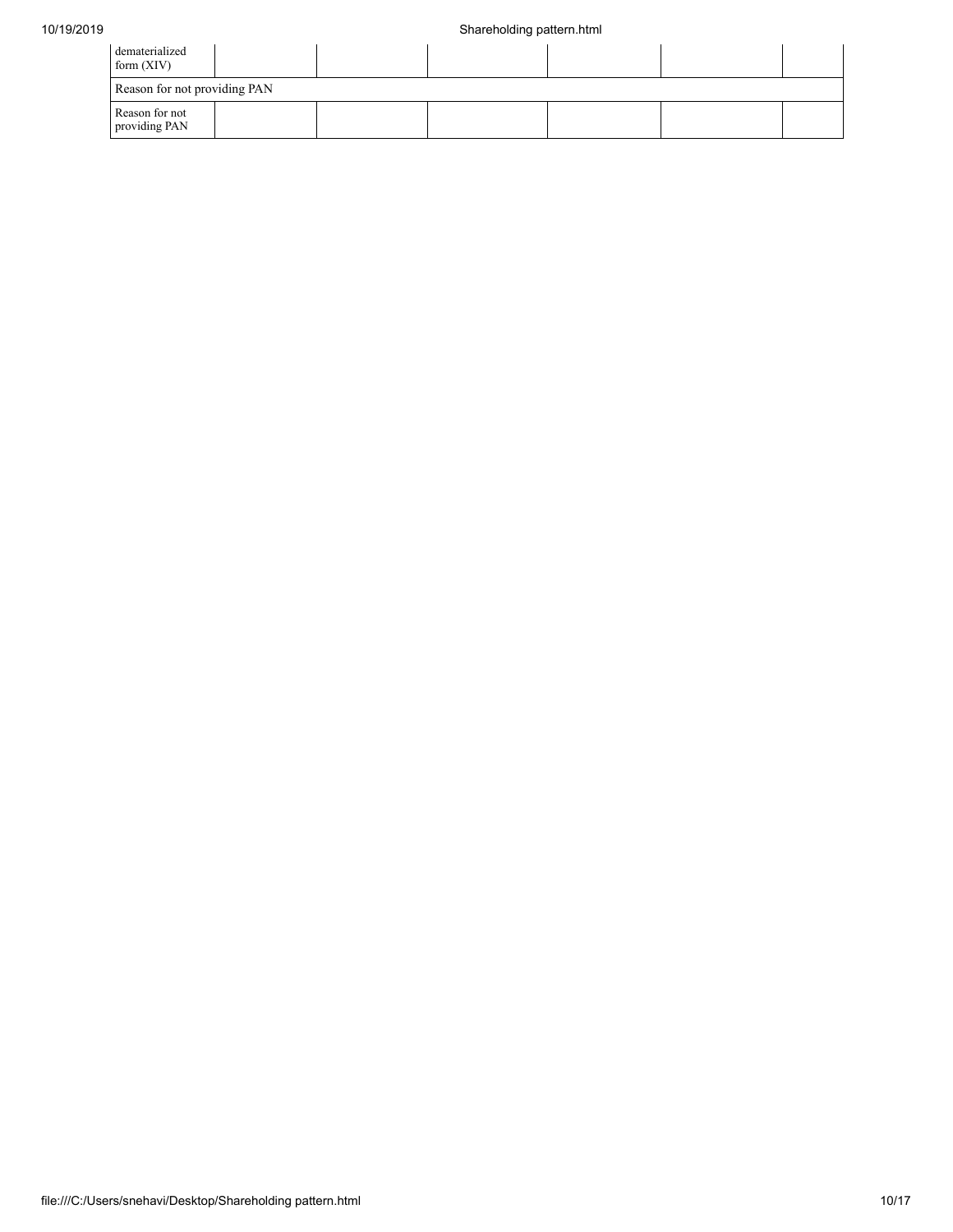| Any Other (specify)                                                                                                                                                                  |              |                      |            |                         |                                              |                                              |                                              |  |  |  |  |  |  |
|--------------------------------------------------------------------------------------------------------------------------------------------------------------------------------------|--------------|----------------------|------------|-------------------------|----------------------------------------------|----------------------------------------------|----------------------------------------------|--|--|--|--|--|--|
| Searial No.                                                                                                                                                                          | $\mathbf{1}$ | $\overline{c}$       | 3          | $\overline{\mathbf{4}}$ | 5                                            | 6                                            | $\boldsymbol{7}$                             |  |  |  |  |  |  |
| Category                                                                                                                                                                             | Trusts       | Foreign<br>Nationals | <b>HUF</b> | Others                  | Others                                       | Others                                       | Others                                       |  |  |  |  |  |  |
| Category / More<br>than 1 percentage                                                                                                                                                 | Category     | Category             | Category   | Category                | More than 1<br>percentage of<br>shareholding | More than 1<br>percentage of<br>shareholding | More than 1<br>percentage of<br>shareholding |  |  |  |  |  |  |
| Name of the<br>Shareholders (I)                                                                                                                                                      |              |                      |            | Foreign<br>Companies    | Cascade Capital<br>Management<br>Mauritius   | Samena Spectrum Co                           | Mayfield XII,<br>Mauritius                   |  |  |  |  |  |  |
| PAN(II)                                                                                                                                                                              |              |                      |            |                         | AAGCC7235A                                   | AAXCS0197E                                   | AAFCM0300F                                   |  |  |  |  |  |  |
| No. of the<br>Shareholders (I)                                                                                                                                                       | 2            | $\mathbf{1}$         | 631        | 6                       | 1                                            | 1                                            | $\mathbf{1}$                                 |  |  |  |  |  |  |
| No. of fully paid<br>up equity shares<br>held (IV)                                                                                                                                   | 96381        | 1205                 | 170983     | 37004811                | 16513184                                     | 9441649                                      | 7106628                                      |  |  |  |  |  |  |
| No. Of Partly paid-<br>up equity shares<br>held(V)                                                                                                                                   |              |                      |            |                         |                                              |                                              |                                              |  |  |  |  |  |  |
| No. Of shares<br>underlying<br>Depository<br>Receipts (VI)                                                                                                                           |              |                      |            |                         |                                              |                                              |                                              |  |  |  |  |  |  |
| Total nos. shares<br>held $(VII) = (IV) +$<br>$(V)$ + $(VI)$                                                                                                                         | 96381        | 1205                 | 170983     | 37004811                | 16513184                                     | 9441649                                      | 7106628                                      |  |  |  |  |  |  |
| Shareholding as a<br>% of total no. of<br>shares (calculated<br>as per SCRR,<br>1957) (VIII) As a<br>% of $(A+B+C2)$                                                                 | 0.1          | $\mathbf{0}$         | 0.19       | 40.17                   | 17.93                                        | 10.25                                        | 7.71                                         |  |  |  |  |  |  |
| Number of Voting Rights held in each class of securities (IX)                                                                                                                        |              |                      |            |                         |                                              |                                              |                                              |  |  |  |  |  |  |
| Class eg: X                                                                                                                                                                          | 96381        | 1205                 | 170983     | 37004811                | 16513184                                     | 9441649                                      | 7106628                                      |  |  |  |  |  |  |
| Class eg:y                                                                                                                                                                           |              |                      |            |                         |                                              |                                              |                                              |  |  |  |  |  |  |
| Total                                                                                                                                                                                | 96381        | 1205                 | 170983     | 37004811                | 16513184                                     | 9441649                                      | 7106628                                      |  |  |  |  |  |  |
| Total as a % of<br>Total Voting rights                                                                                                                                               | 0.1          | $\overline{0}$       | 0.19       | 40.17                   | 17.93                                        | 10.25                                        | 7.71                                         |  |  |  |  |  |  |
| No. Of Shares<br>Underlying<br>Outstanding<br>convertible<br>securities (X)                                                                                                          |              |                      |            |                         |                                              |                                              |                                              |  |  |  |  |  |  |
| No. of Shares<br>Underlying<br>Outstanding<br>Warrants $(X_i)$                                                                                                                       |              |                      |            |                         |                                              |                                              |                                              |  |  |  |  |  |  |
| No. Of Shares<br>Underlying<br>Outstanding<br>convertible<br>securities and No.<br>Of Warrants (Xi)<br>(a)                                                                           |              |                      |            |                         |                                              |                                              |                                              |  |  |  |  |  |  |
| Shareholding, as a<br>% assuming full<br>conversion of<br>convertible<br>securities (as a<br>percentage of<br>diluted share<br>capital) (XI)=<br>$(VII)+(X)$ As a %<br>of $(A+B+C2)$ | 0.1          | $\boldsymbol{0}$     | 0.19       | 40.17                   | 17.93                                        | 10.25                                        | 7.71                                         |  |  |  |  |  |  |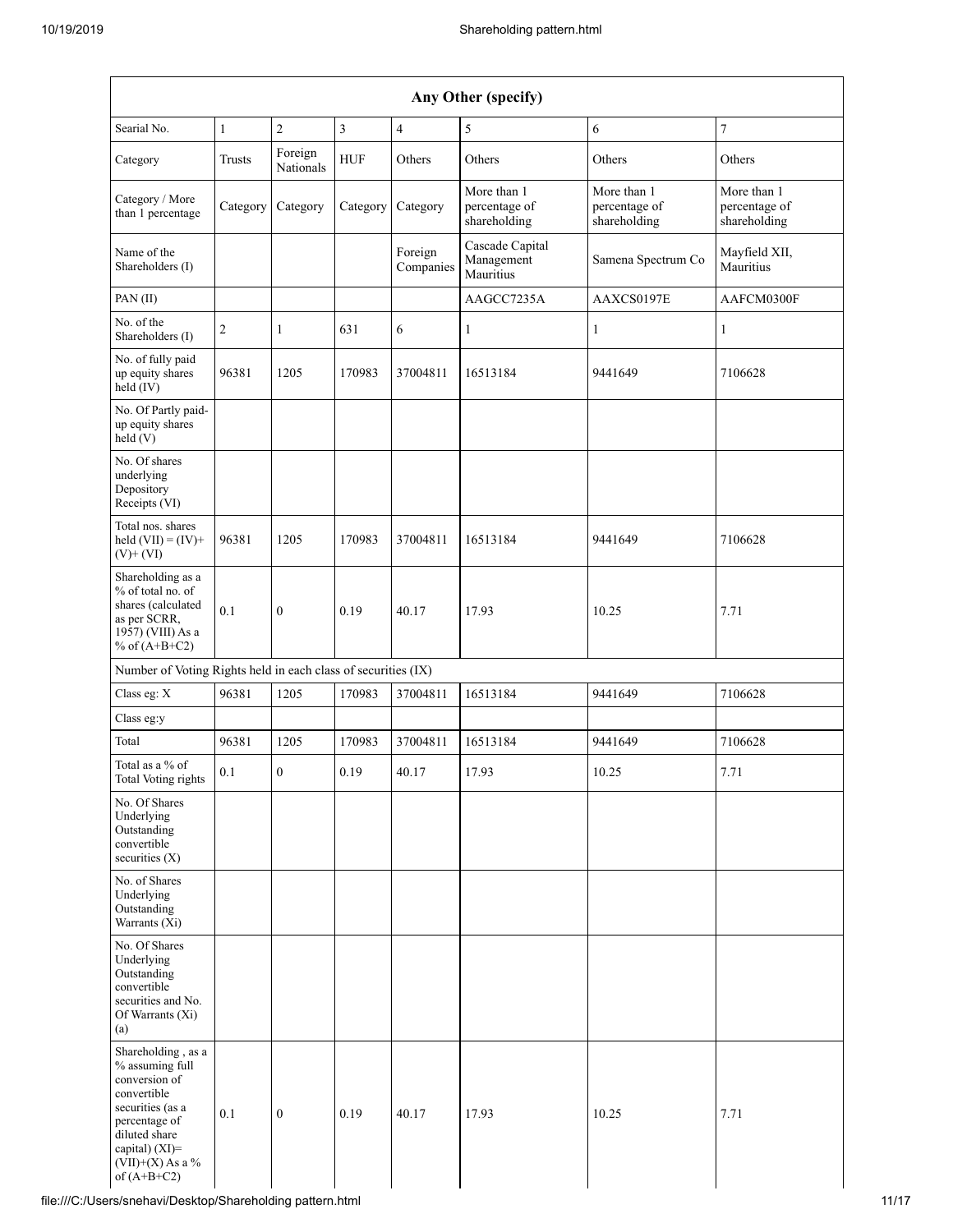| 10/19/2019 | Shareholding pattern.html                                            |                |      |        |          |          |         |         |  |  |  |  |
|------------|----------------------------------------------------------------------|----------------|------|--------|----------|----------|---------|---------|--|--|--|--|
|            | Number of Locked in shares (XII)                                     |                |      |        |          |          |         |         |  |  |  |  |
|            | No. $(a)$                                                            |                |      |        |          |          |         |         |  |  |  |  |
|            | As a % of total<br>Shares held (b)                                   |                |      |        |          |          |         |         |  |  |  |  |
|            | Number of equity<br>shares held in<br>dematerialized<br>form $(XIV)$ | $\bigcap$<br>∠ | 1205 | 170983 | 36874996 | 16513184 | 9441649 | 7106628 |  |  |  |  |
|            | Reason for not providing PAN                                         |                |      |        |          |          |         |         |  |  |  |  |
|            | Reason for not<br>providing PAN                                      |                |      |        |          |          |         |         |  |  |  |  |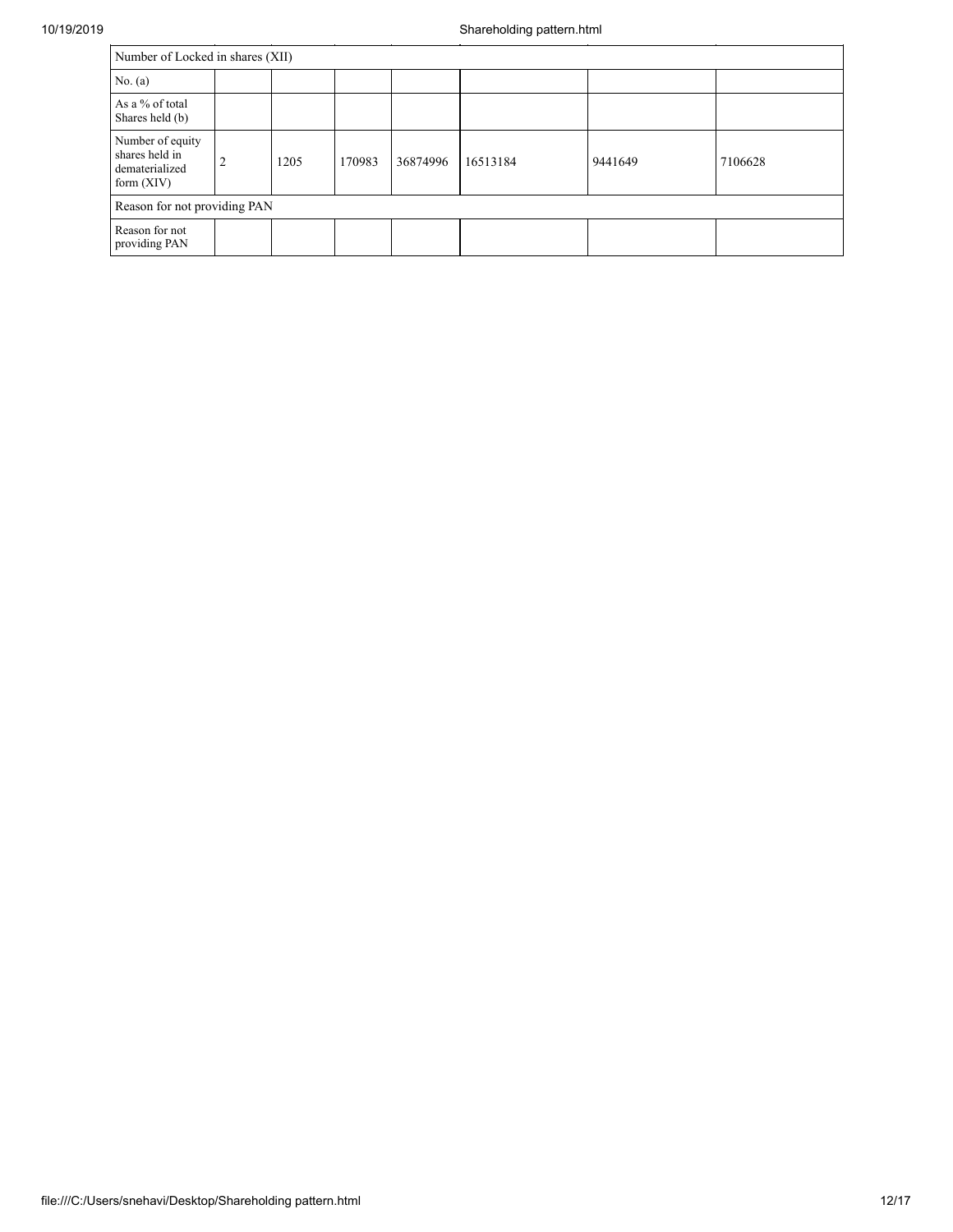| Any Other (specify)                                                                                                                                                                  |                                                               |                                  |                                        |                                              |           |                                              |                     |
|--------------------------------------------------------------------------------------------------------------------------------------------------------------------------------------|---------------------------------------------------------------|----------------------------------|----------------------------------------|----------------------------------------------|-----------|----------------------------------------------|---------------------|
| Searial No.                                                                                                                                                                          | $\,8\,$                                                       | 9                                | 10                                     | 11                                           | 12        | 13                                           | 14                  |
| Category                                                                                                                                                                             | Others                                                        | Non-<br>Resident<br>Indian (NRI) | Director or<br>Director's<br>Relatives | Director or<br>Director's Relatives          | Employees | Employees                                    | Clearing<br>Members |
| Category / More<br>than 1 percentage                                                                                                                                                 | More than 1<br>percentage of<br>shareholding                  | Category                         | Category                               | More than 1<br>percentage of<br>shareholding | Category  | More than 1<br>percentage of<br>shareholding | Category            |
| Name of the<br>Shareholders (I)                                                                                                                                                      | Sandstone Private<br>Investments                              |                                  |                                        | Sanjay Nayak                                 |           | Kumar N<br>Sivarajan                         |                     |
| PAN (II)                                                                                                                                                                             | AAKCS4600D                                                    |                                  |                                        | AAAPN0409J                                   |           | AIFPS1823E                                   |                     |
| No. of the<br>Shareholders (I)                                                                                                                                                       | 1                                                             | 448                              | 3                                      | $\mathbf{1}$                                 | 410       | 1                                            | 80                  |
| No. of fully paid<br>up equity shares<br>held (IV)                                                                                                                                   | 3589800                                                       | 483864                           | 3369324                                | 2528991                                      | 6169088   | 1577031                                      | 105045              |
| No. Of Partly paid-<br>up equity shares<br>held(V)                                                                                                                                   |                                                               |                                  |                                        |                                              |           |                                              |                     |
| No. Of shares<br>underlying<br>Depository<br>Receipts (VI)                                                                                                                           |                                                               |                                  |                                        |                                              |           |                                              |                     |
| Total nos. shares<br>held $(VII) = (IV) +$<br>$(V)$ + $(VI)$                                                                                                                         | 3589800                                                       | 483864                           | 3369324                                | 2528991                                      | 6169088   | 1577031                                      | 105045              |
| Shareholding as a<br>% of total no. of<br>shares (calculated<br>as per SCRR,<br>1957) (VIII) As a<br>% of $(A+B+C2)$                                                                 | 3.9                                                           | 0.53                             | 3.66                                   | 2.75                                         | 6.7       | 1.71                                         | 0.11                |
|                                                                                                                                                                                      | Number of Voting Rights held in each class of securities (IX) |                                  |                                        |                                              |           |                                              |                     |
| Class eg: X                                                                                                                                                                          | 3589800                                                       | 483864                           | 3369324                                | 2528991                                      | 6169088   | 1577031                                      | 105045              |
| Class eg:y                                                                                                                                                                           |                                                               |                                  |                                        |                                              |           |                                              |                     |
| Total                                                                                                                                                                                | 3589800                                                       | 483864                           | 3369324                                | 2528991                                      | 6169088   | 1577031                                      | 105045              |
| Total as a % of<br>Total Voting rights                                                                                                                                               | 3.9                                                           | 0.53                             | 3.66                                   | 2.75                                         | 6.7       | 1.71                                         | 0.11                |
| No. Of Shares<br>Underlying<br>Outstanding<br>convertible<br>securities $(X)$                                                                                                        |                                                               |                                  |                                        |                                              |           |                                              |                     |
| No. of Shares<br>Underlying<br>Outstanding<br>Warrants (Xi)                                                                                                                          |                                                               |                                  |                                        |                                              |           |                                              |                     |
| No. Of Shares<br>Underlying<br>Outstanding<br>convertible<br>securities and No.<br>Of Warrants (Xi)<br>(a)                                                                           |                                                               |                                  |                                        |                                              |           |                                              |                     |
| Shareholding, as a<br>% assuming full<br>conversion of<br>convertible<br>securities (as a<br>percentage of<br>diluted share<br>capital) (XI)=<br>$(VII)+(X)$ As a %<br>of $(A+B+C2)$ | 3.9                                                           | 0.53                             | 3.66                                   | 2.75                                         | 6.7       | 1.71                                         | 0.11                |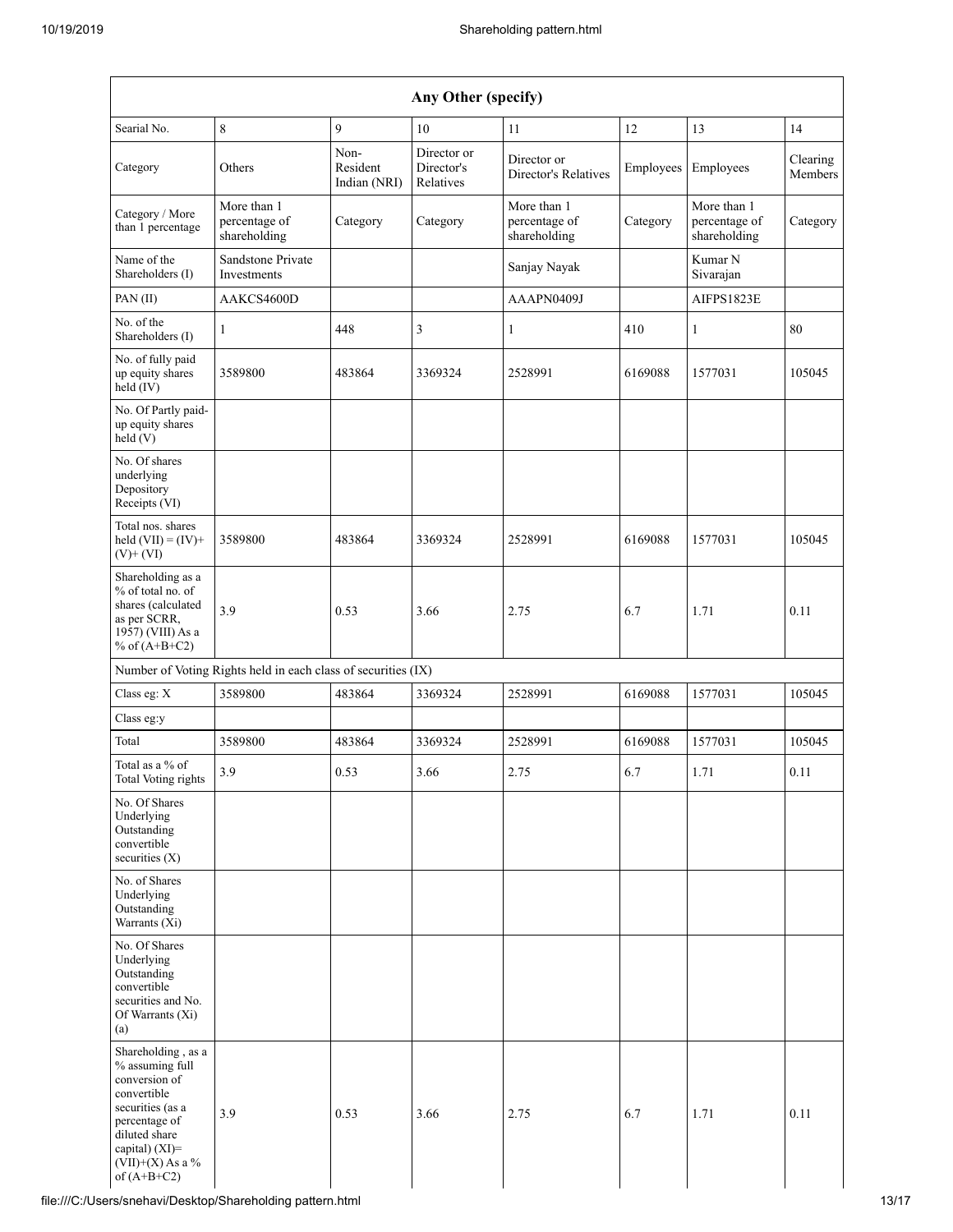| Number of Locked in shares (XII)                                     |         |        |         |         |         |         |        |
|----------------------------------------------------------------------|---------|--------|---------|---------|---------|---------|--------|
| No. (a)                                                              |         |        |         |         |         |         |        |
| As a % of total<br>Shares held (b)                                   |         |        |         |         |         |         |        |
| Number of equity<br>shares held in<br>dematerialized<br>form $(XIV)$ | 3589800 | 455064 | 3369324 | 2528991 | 6168783 | 1577031 | 105045 |
| Reason for not providing PAN                                         |         |        |         |         |         |         |        |
| Reason for not<br>providing PAN                                      |         |        |         |         |         |         |        |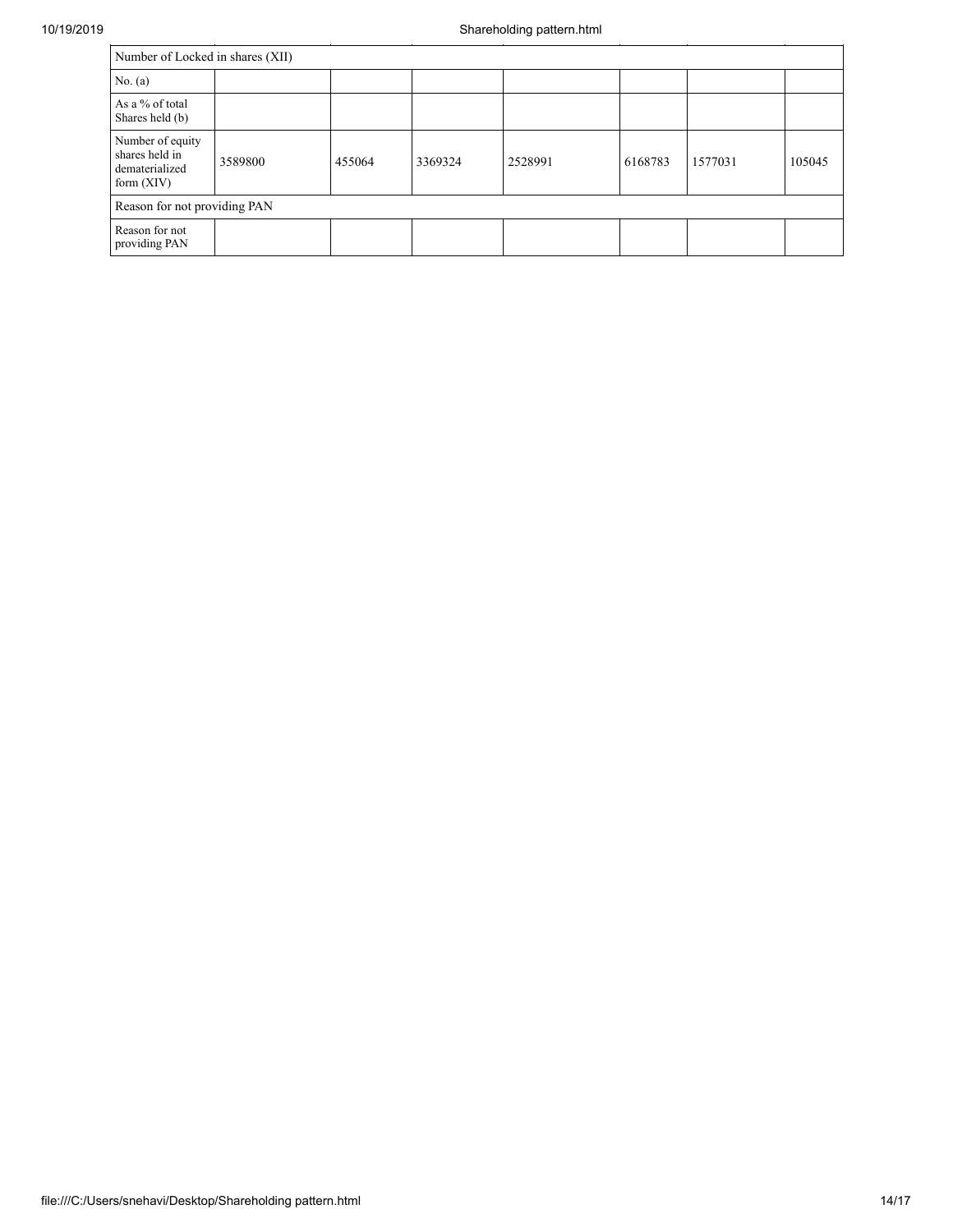| Any Other (specify)                                                                                                                                                                  |                                                               |                       |  |  |
|--------------------------------------------------------------------------------------------------------------------------------------------------------------------------------------|---------------------------------------------------------------|-----------------------|--|--|
| Searial No.                                                                                                                                                                          | 15                                                            |                       |  |  |
| Category                                                                                                                                                                             | <b>Bodies Corporate</b>                                       |                       |  |  |
| Category / More<br>than 1 percentage                                                                                                                                                 | Category                                                      |                       |  |  |
| Name of the<br>Shareholders (I)                                                                                                                                                      |                                                               | Click here to go back |  |  |
| PAN(II)                                                                                                                                                                              |                                                               | Total                 |  |  |
| No. of the<br>Shareholders (I)                                                                                                                                                       | 181                                                           | 1762                  |  |  |
| No. of fully paid<br>up equity shares<br>$held$ (IV)                                                                                                                                 | 748412                                                        | 48149113              |  |  |
| No. Of Partly paid-<br>up equity shares<br>$\hat{hel}$ (V)                                                                                                                           |                                                               |                       |  |  |
| No. Of shares<br>underlying<br>Depository<br>Receipts (VI)                                                                                                                           |                                                               |                       |  |  |
| Total nos. shares<br>held $(VII) = (IV) +$<br>$(V)$ + $(VI)$                                                                                                                         | 748412                                                        | 48149113              |  |  |
| Shareholding as a<br>% of total no. of<br>shares (calculated<br>as per SCRR,<br>1957) (VIII) As a<br>% of $(A+B+C2)$                                                                 | 0.81                                                          | 52.27                 |  |  |
|                                                                                                                                                                                      | Number of Voting Rights held in each class of securities (IX) |                       |  |  |
| Class eg: X                                                                                                                                                                          | 748412                                                        | 48149113              |  |  |
| Class eg:y                                                                                                                                                                           |                                                               |                       |  |  |
| Total                                                                                                                                                                                | 748412                                                        | 48149113              |  |  |
| Total as a $\%$ of<br><b>Total Voting rights</b>                                                                                                                                     | 0.81                                                          | 52.27                 |  |  |
| No. Of Shares<br>Underlying<br>Outstanding<br>convertible<br>securities $(X)$                                                                                                        |                                                               |                       |  |  |
| No. of Shares<br>Underlying<br>Outstanding<br>Warrants (Xi)                                                                                                                          |                                                               |                       |  |  |
| No. Of Shares<br>Underlying<br>Outstanding<br>convertible<br>securities and No.<br>Of Warrants (Xi)<br>(a)                                                                           |                                                               |                       |  |  |
| Shareholding, as a<br>% assuming full<br>conversion of<br>convertible<br>securities (as a<br>percentage of<br>diluted share<br>capital) (XI)=<br>$(VII)+(X)$ As a %<br>of $(A+B+C2)$ | 0.81                                                          | 52.27                 |  |  |
| Number of Locked in shares (XII)                                                                                                                                                     |                                                               |                       |  |  |
| No. $(a)$                                                                                                                                                                            |                                                               |                       |  |  |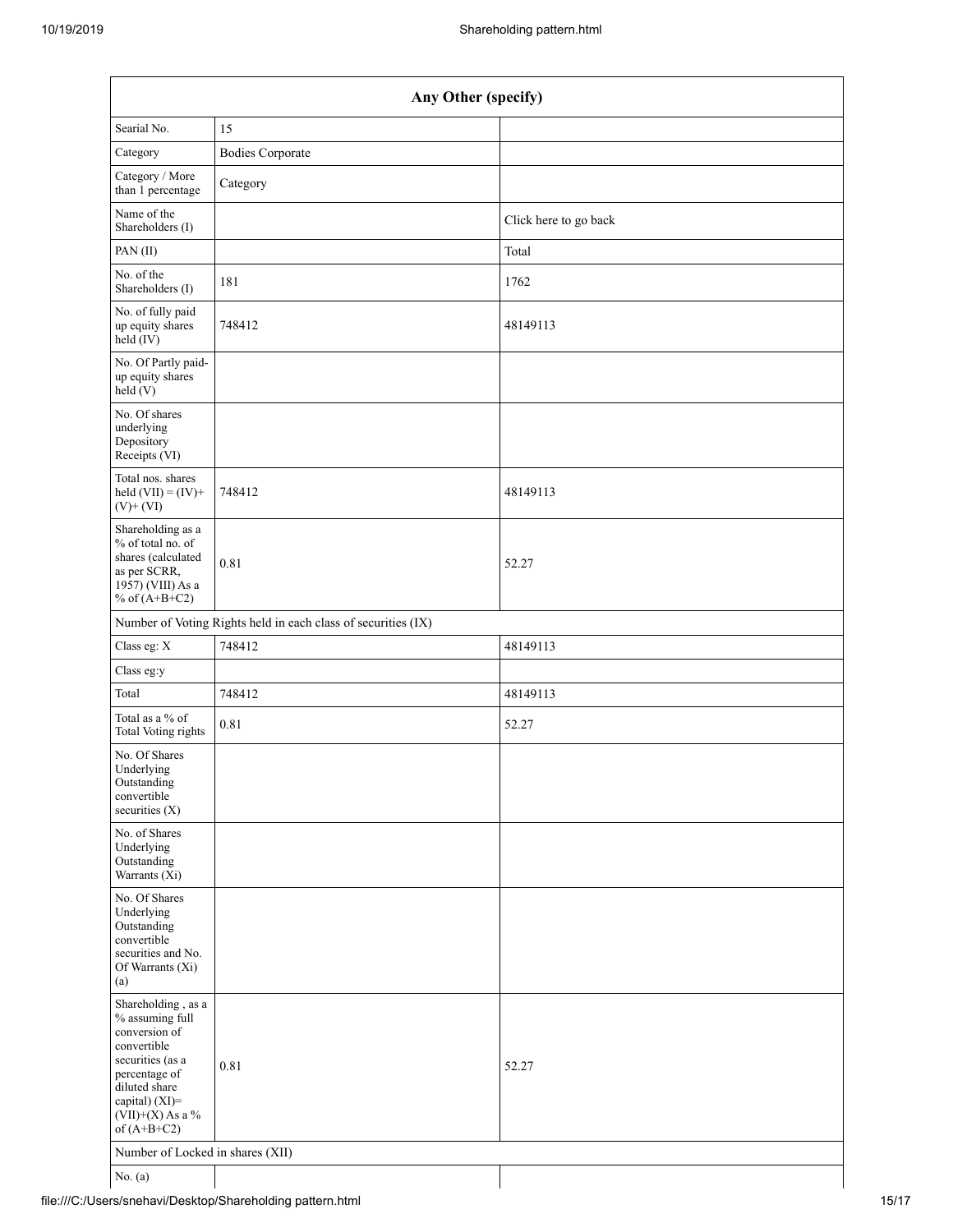| As a % of total<br>Shares held (b)                                   |        |          |  |  |
|----------------------------------------------------------------------|--------|----------|--|--|
| Number of equity<br>shares held in<br>dematerialized<br>form $(XIV)$ | 748412 | 47893814 |  |  |
| Reason for not providing PAN                                         |        |          |  |  |
| Reason for not<br>providing PAN                                      |        |          |  |  |